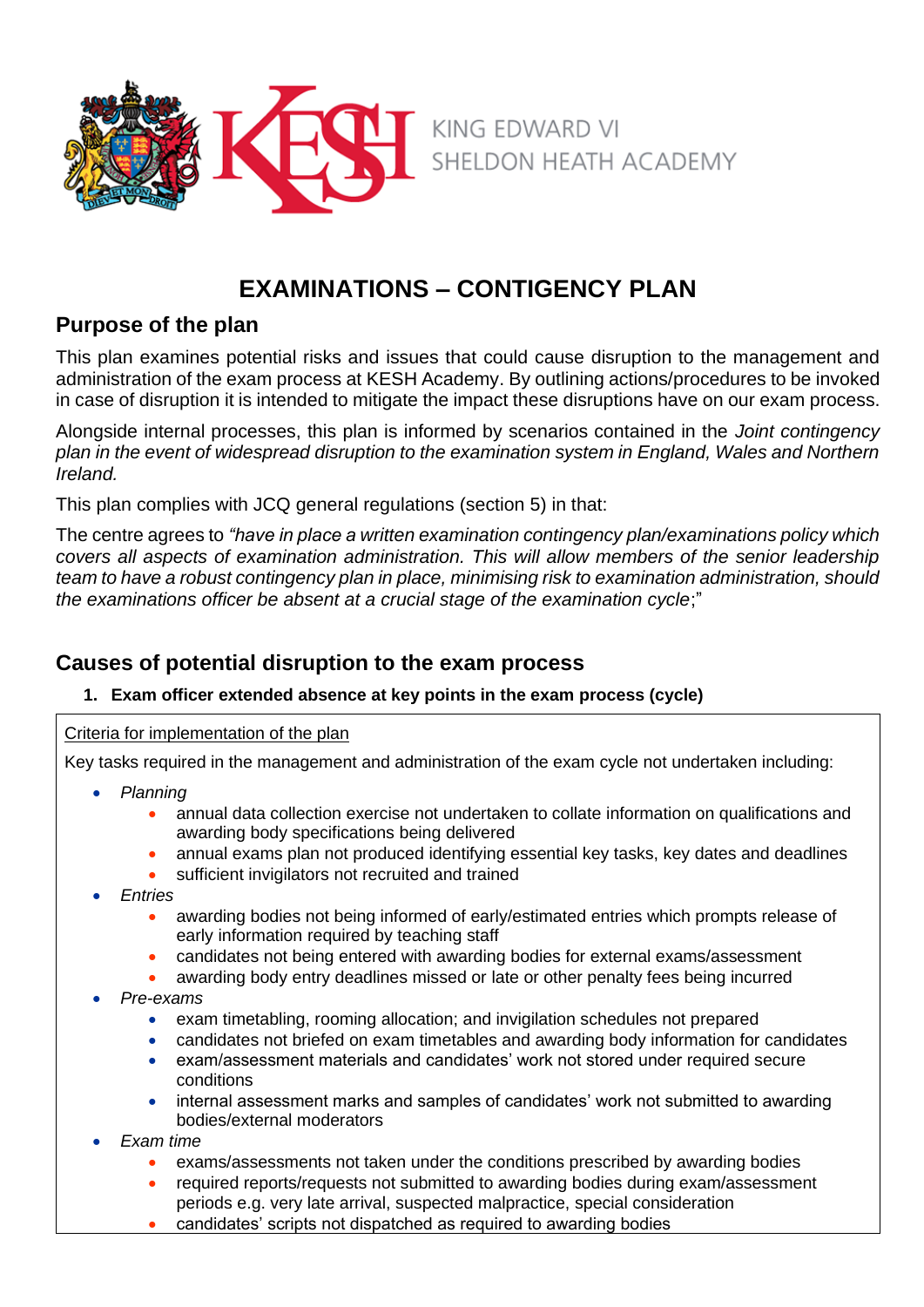- *Results and post-results*
	- access to examination results affecting the distribution of results to candidates
	- the facilitation of the post-results services

Centre actions:

- Two additional centre staff and trained to fulfil the role of the examinations officer and maintain the efficiency of the examination process.
- Key information is securely stored in an area accessible to the above staff in case of an emergency.

### **2. SENCo extended absence at key points in the exam cycle**

### Criteria for implementation of the plan

Key tasks required in the management and administration of the access arrangements process within the exam cycle not undertaken including:

- *Planning*
	- candidates not tested/assessed to identify potential access arrangement requirements
	- evidence of need and evidence to support normal way of working not collated
- *Pre-exams*
	- approval for access arrangements not applied for to the awarding body
	- modified paper requirements not identified in a timely manner to enable ordering to meet external deadline
	- staff providing support to access arrangement candidates not allocated and trained
- *Exam time*
	- access arrangement candidate support not arranged for exam rooms

#### Centre actions:

- One additional centre staff and trained to fulfil the role of SENCo.
- Key information is securely stored in an area accessible to the above staff in case of an emergency.

### **3. Teaching staff extended absence at key points in the exam cycle**

#### Criteria for implementation of the plan

Key tasks not undertaken including:

- *Early/estimated entry information not provided to the exams officer on time; resulting in pre-release information not being received*
- *Final entry information not provided to the exams officer on time; resulting in:*
	- *candidates not being entered for exams/assessments or being entered late*
	- *late or other penalty fees being charged by awarding bodies*
- *Internal assessment marks and candidates' work not provided to meet submission deadlines*

#### Centre actions:

- SLT line managers and VP in charge of curriculum are familiar with key tasks and deadlines. They work in collaboration with departmental staff, examinations manager and seek advice from the board should this be required to ensure exams related tasks are completed accurate and timely.
- The examinations manager informs VP in charge of curriculum of any issues that may require further action.

### **4. Invigilators - lack of appropriately trained invigilators or invigilator absence**

Criteria for implementation of the plan

- *Failure to recruit and train sufficient invigilators to conduct exams*
- *Invigilator shortage on peak exam days*
- *Invigilator absence on the day of an exam*

Centre actions: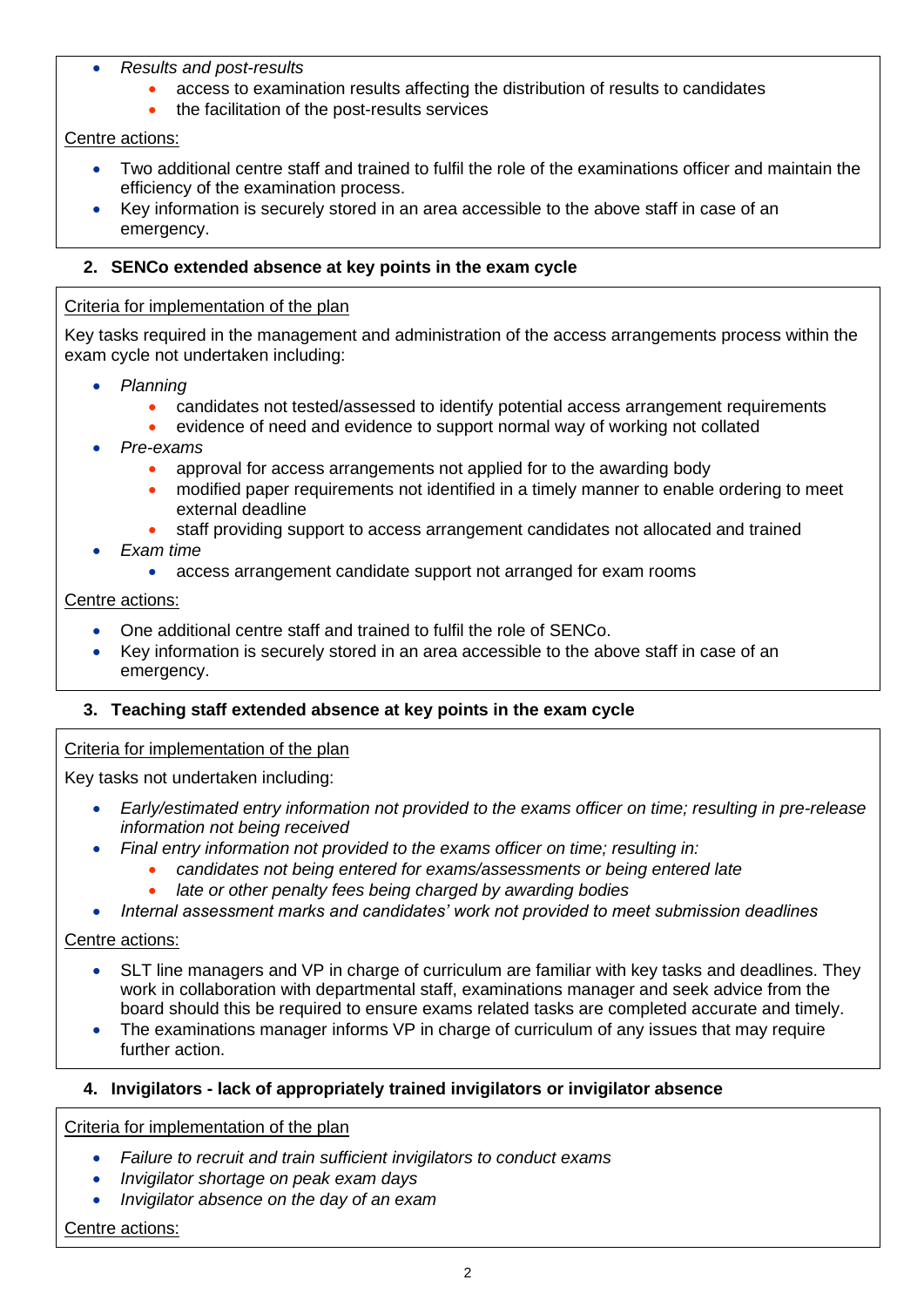- Invigilators are made aware of examinations dates and their commitment as soon as the entry process is completed; this helps them plan for availability.
- Early planning ensures that we are aware well in advance of days where there may not be enough invigilators; where necessary, further appointments are made.
- All invigilators attend training at least two weeks before the examinations start; follow up training is put in place if required.
- For exams of less than 50 candidates, 1 extra invigilator is always booked. For exams between 50 and 150 candidates, 2 extra invigilators are booked. For larger exams, 3 extra invigilators are booked. This helps address potential last minute issues.
- Support staff, such as the librarian, can be used for invigilation (always in the presence of other invigilators).
- If necessary, agency invigilators are organised on the day, however this is a last resort.

### **5. Exam rooms - lack of appropriate rooms or main venues unavailable at short notice**

#### Criteria for implementation of the plan

- *Exams officer unable to identify sufficient/appropriate rooms during exams timetable planning*
- *Insufficient rooms available on peak exam days*
- *Main exam venues unavailable due to an unexpected incident at exam time*

#### Centre actions:

- The Academy will:
	- o Use resources effectively when required, lessons are re-roomed to facilitate exams.
	- o Prioritise resources to ensure the smooth operation of the examination process.

### **6. Failure of IT systems**

#### Criteria for implementation of the plan

- *MIS system failure at final entry deadline*
- *MIS system failure during exams preparation*
- *MIS system failure at results release time*

#### Centre actions:

- The Academy will address IT issues as follows:
	- $\circ$  Issuing results -If awarding organisations face delays in meeting the planned schedule for issuing results, they will:
		- establish priorities for processing results in line with UCAS and Central Applications Office (CAO) deadlines
		- implement existing contingency plans for disruption to the schedule for issuing results - in consultation with regulators, assess the level of disruption and consider alternative options for issuing results, dependent upon the nature of the issue
		- in consultation with regulators, liaise with relevant organisations (eg UCAS, CAO) regarding candidate progression to further and higher education
	- $\circ$  Issuing results: if awarding organisations are unable to issue accurate results, they will: -revalidate results

-reissue results, via alternative format if necessary.

- o If the Academy is unable to distribute results, the Academy will: -make arrangements to access results at an alternative site Share facilities with other schools and colleges
- o If awarding organisations are unable to offer post results services, they will: -Make arrangements to provide post results services through alternative methods (spreadsheets)
	- -Prioritise for candidates going through UCAS.
- $\circ$  If MIS failure at the Academy affects final entry deadline, the Academy will work with awarding organisations to ensure timely entries using an alternative format, for example spreadsheets.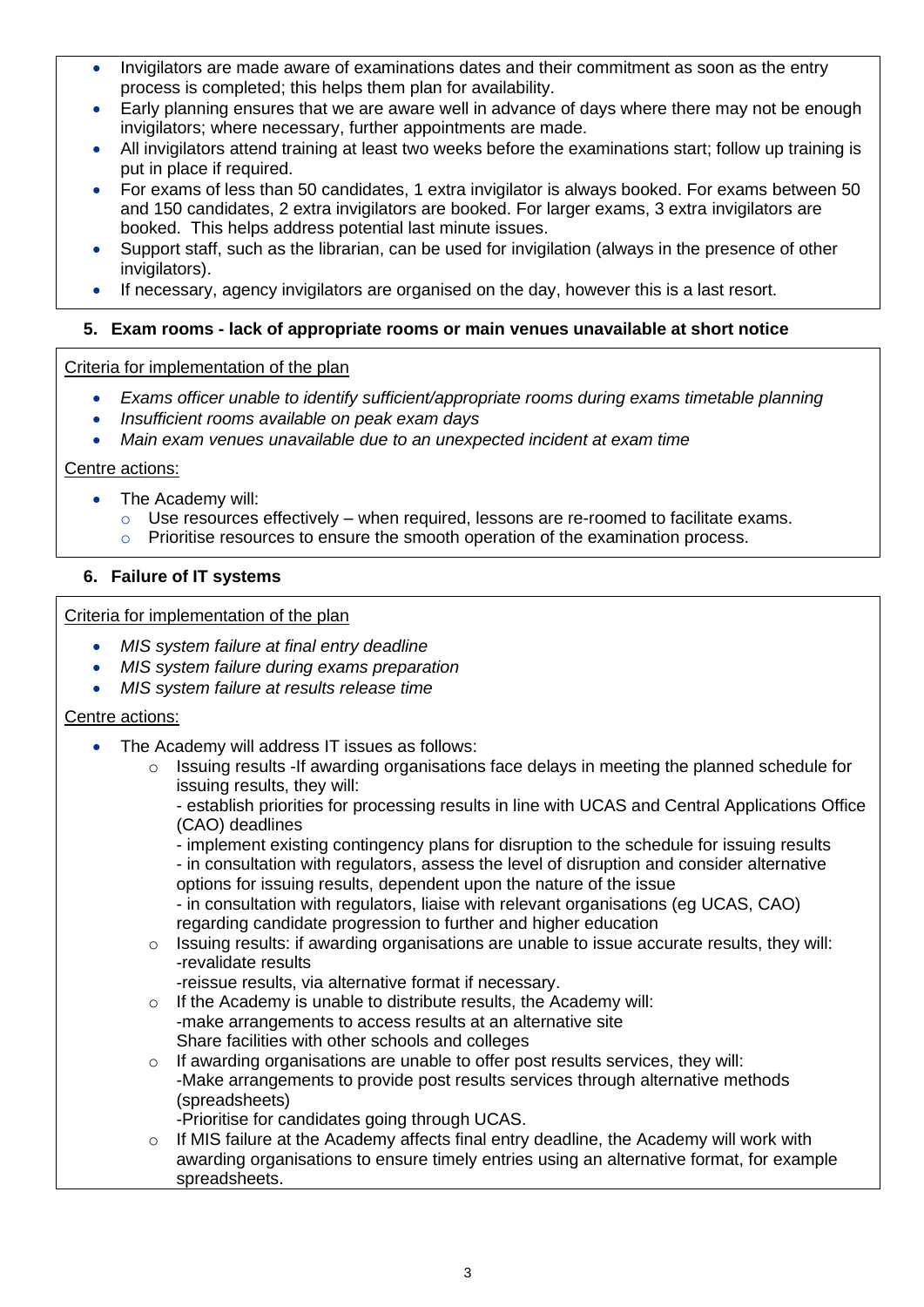If MIS failure during exams preparation, the Academy will use alternative IT software, for example spreadsheets to proceed with exam preparation; all relevant information is regularly backed up in a spreadsheet.

### **7. Disruption of teaching time – centre closed for an extended period**

### Criteria for implementation of the plan

• Centre closed or candidates are unable to attend for an extended period during normal teaching or study supported time, interrupting the provision of normal teaching and learning

*The centre to communicate with parents, carers and students about the potential for disruption to teaching time and plans to address this.* [Joint Contingency Plan (JCP) scenario 1]

### Centre actions:

- The Academy will:
	- o Make all efforts to keep the centre running, especially during examination periods.
	- $\circ$  Take advice, or follow instructions, from relevant local or national agencies in deciding whether the Academy is able to open.
	- o Prioritise for candidates who will be facing examinations shortly and especially for those whose progression will be severely delayed if they do not take their exam or timetabled assessment when planned.
	- o Use technology to provide distance learning support to all candidates.
	- $\circ$  Advise candidates, where appropriate, to sit examinations in the next available series.
	- o Use alternative local venues for support teaching.

### **8. Candidates unable to take examinations because of a crisis – centre remains open**

#### Criteria for implementation of the plan

• Candidates are unable to attend the examination centre to take examinations as normal

*The centre to communicate with relevant awarding organisations at the outset to make them aware of the issue. The centre to communicate with parents, carers and candidates regarding solutions to the issue.* [JCP scenario 2]

#### Centre actions:

- The Academy will invoke this contingency plan and will liaise with awarding bodies and other agencies. This will focus on options that enable candidates to take their examinations.
- The Academy will liaise with candidates to identify whether the examination can be sat at an alternative venue in agreement with the relevant awarding organisations.
- Candidates, where possible, will be given the opportunity to sit any examinations missed at the next available series.
- The Academy will apply to awarding organisations for special consideration for candidates where they have met the minimum requirements.
- Communicate with parents, carers and students any changes to the exam or assessment timetable or to the venue.
- Communicate with any external assessors or relevant third parties regarding any changes to the exam or assessment timetable.

### **9. Exams Officer late/ill at key points in the exam cycle**

#### Criteria for implementation of the plan

Exams Officer late or ill at key points in the exam cycle.

*A centre without an exams officer for a short period of time to undertake key tasks.*

#### Centre actions:

- The VP with responsibility for exams is immediately notified to liaise with exams officer regarding key priorities for the duration of absence.
- • Two additional centre staff and trained to fulfil the role of the examinations officer and maintain the efficiency of the examination process.
- Key information is securely stored in an area accessible to the above staff in case of an emergency.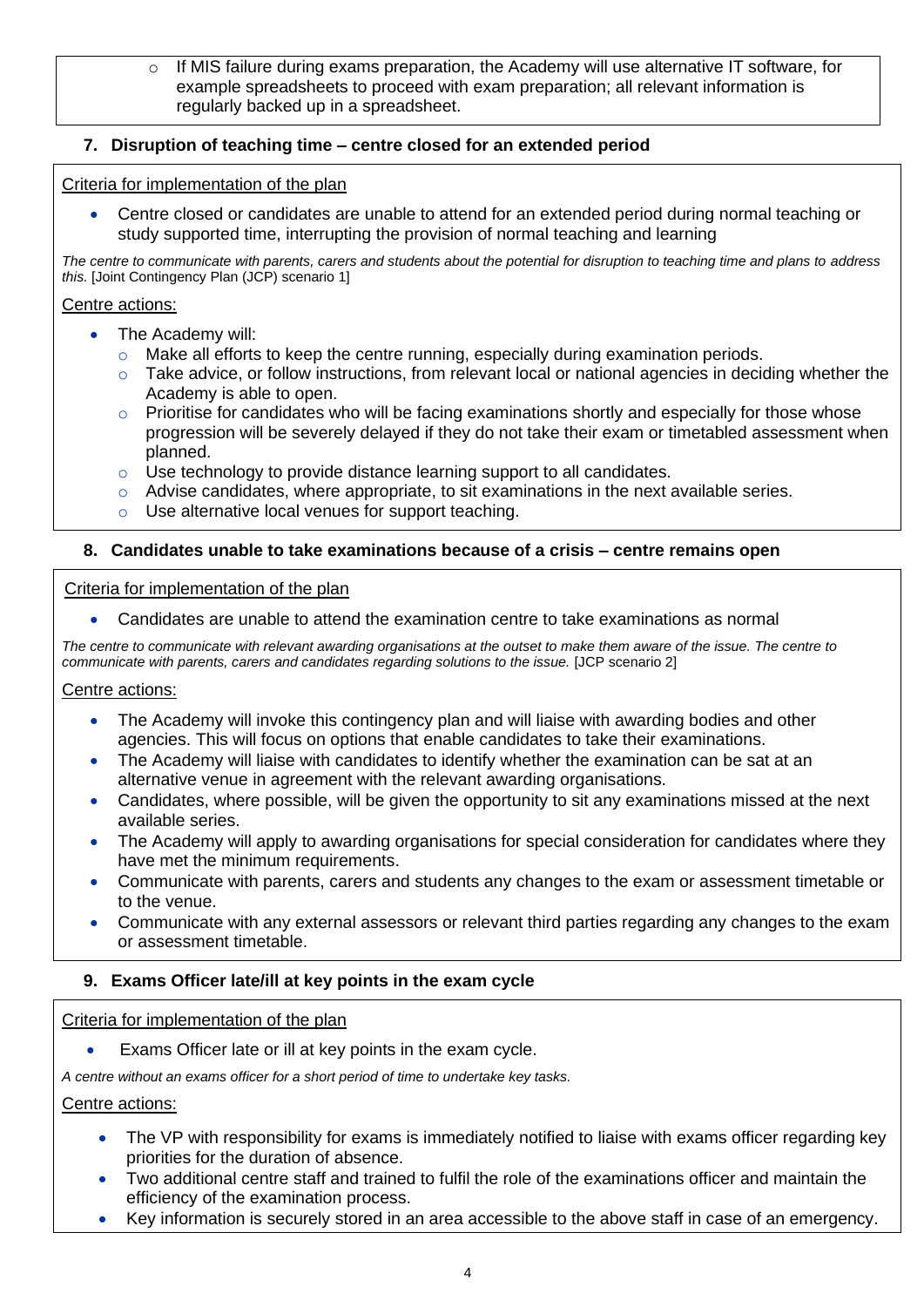• Lead invigilators will oversee exams administration and ensure the security of the exam – they receive regular training to be able to fulfil this duty.

### **10. Centre unable to open as normal during the exams period**

#### Criteria for implementation of the plan

• Centre unable to open as normal for scheduled examinations

*A centre which is unable to open as normal for examinations must inform each awarding organisation with which examinations are due to be taken as soon as is possible.* [JCP scenario 5]

#### Centre actions:

- The Academy will:
	- o invoke this contingency plan which will focus on options that enable candidates to take their examinations. The responsibility for deciding whether it is safe for a centre to open lies with the head of centre.
	- $\circ$  open for examinations and examination candidates only, if possible
	- $\circ$  use alternative venues in agreement with relevant awarding organisations (eg share facilities with other centres or use other public buildings if possible)
	- o apply to awarding organisations for special consideration for candidates where they have met the minimum requirements
	- $\circ$  offer candidates an opportunity to sit any examinations missed at the next available series, if possible

### **11. Disruption in the distribution of examination papers**

#### Criteria for implementation of the plan

• Disruption to the distribution of examination papers to the centre in advance of examinations

*The centre to communicate with awarding organisations to organise alternative delivery of papers.* [JCP scenario 3]

#### Centre actions:

- The Academy will work with awarding organisations to support the following:
	- o sourcing alternative couriers for delivery of hard copies
	- o electronic access to examination papers via a secure external network
	- o receiving examination papers by fax if electronic transfer is not possible.
- • The examinations officer would need to ensure that copies are received, made and stored under secure conditions. Awarding organisations would provide guidance on the conduct of examinations in such circumstances.
- As a last resort, and in close collaboration with centres and regulators, the Academy will work with awarding organisations to consider scheduling of the examination on an alternative date.

### **12. Disruption to the transportation of completed examination scripts**

#### Criteria for implementation of the plan

• Delay in normal collection arrangements for completed examination scripts

*The centre to communicate with relevant awarding organisations at the outset to resolve the issue.* [JCP scenario 4]

#### Centre actions:

- The Academy will in the first instance, seek advice from awarding organisations and their normal collection agency regarding collection
- The Academy will not make its own arrangements for transportation without approval from awarding organisations; it will ensure secure storage of completed examination scripts until collection.
- For any examinations where centres make their own arrangements for transportation, the Academy will investigate alternative dispatch options that comply with the requirements detailed in the JCQ Instructions for Conducting Examinations.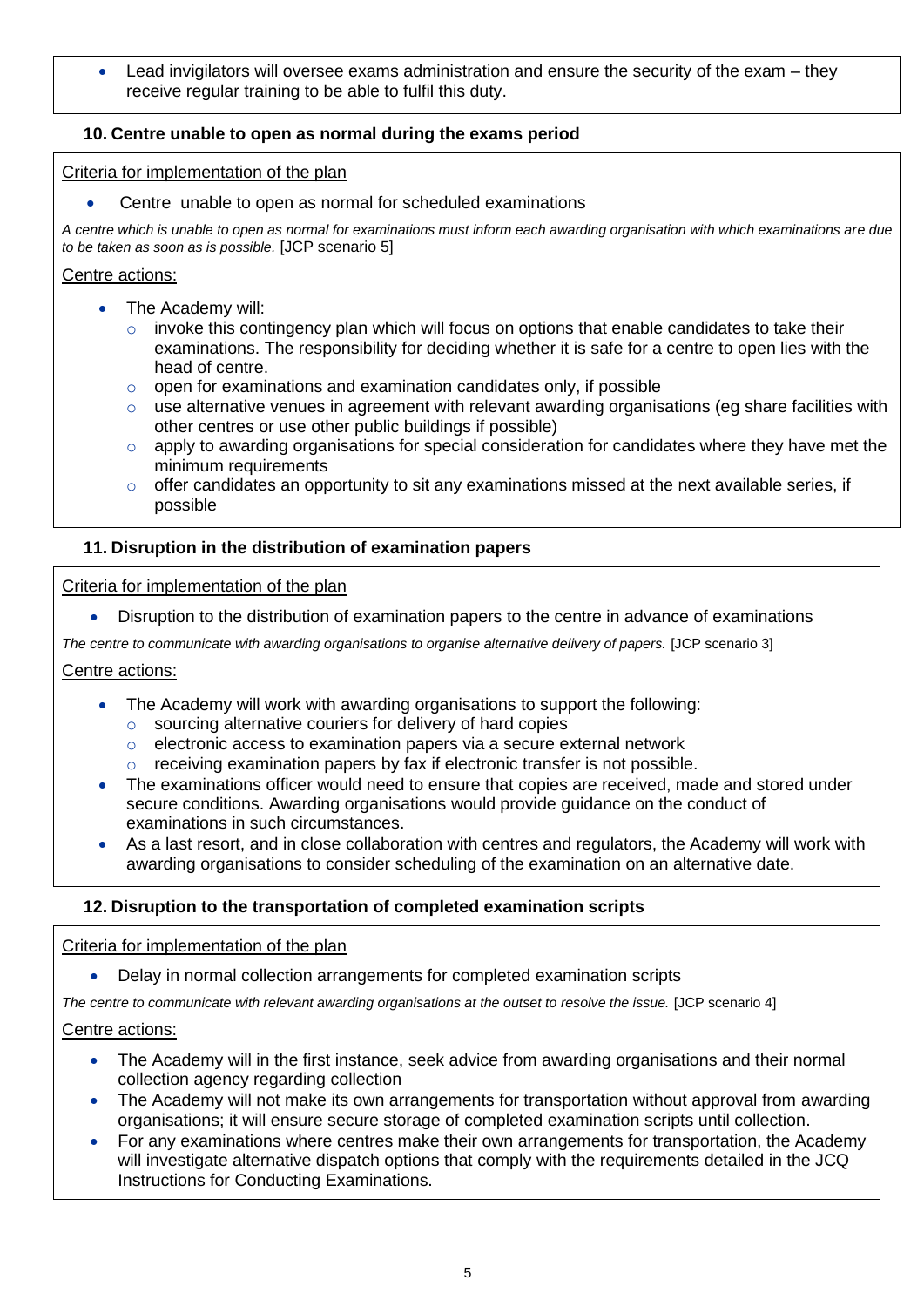#### **13. Assessment evidence is not available to be marked**

#### Criteria for implementation of the plan

• Large scale damage to or destruction of completed examination scripts/assessment evidence before it can be marked

*It is the responsibility of the head of centre to communicate this immediately to the relevant awarding organisation(s) and subsequently to students and their parents or carers.* [JCP scenario 6]

Centre actions:

- The Academy will:
	- $\circ$  support awarding organisations whilst they generate candidate marks for affected assessments based on other appropriate evidence of candidate achievement, as defined by the awarding organisations in consultation with the regulators
	- $\circ$  advise candidates to retake the assessment that has been affected at a subsequent assessment window, if possible

#### **14. Centre unable to distribute results as normal or facilitate post results services**

#### Criteria for implementation of the plan

• Centre is unable to access or manage the distribution of results to candidates, or to facilitate postresults services

*Centres to contact awarding organisations about alternative options.* [JCP scenario 11]

#### Centre actions:

- The Academy will:
	- o make arrangements to access results at an alternative site in agreement with the relevant awarding organisation
	- o share facilities with other schools and colleges if possible
	- o use technology as appropriate to ensure that all efforts to distribute results are exhausted

Facilitation of post results services – the Academy will:

- $\circ$  make arrangements to make post results requests at an alternative location
- o contact the relevant awarding organisation if electronic post results requests are not possible
- $\circ$  liaise with awarding organisations to review the post results deadlines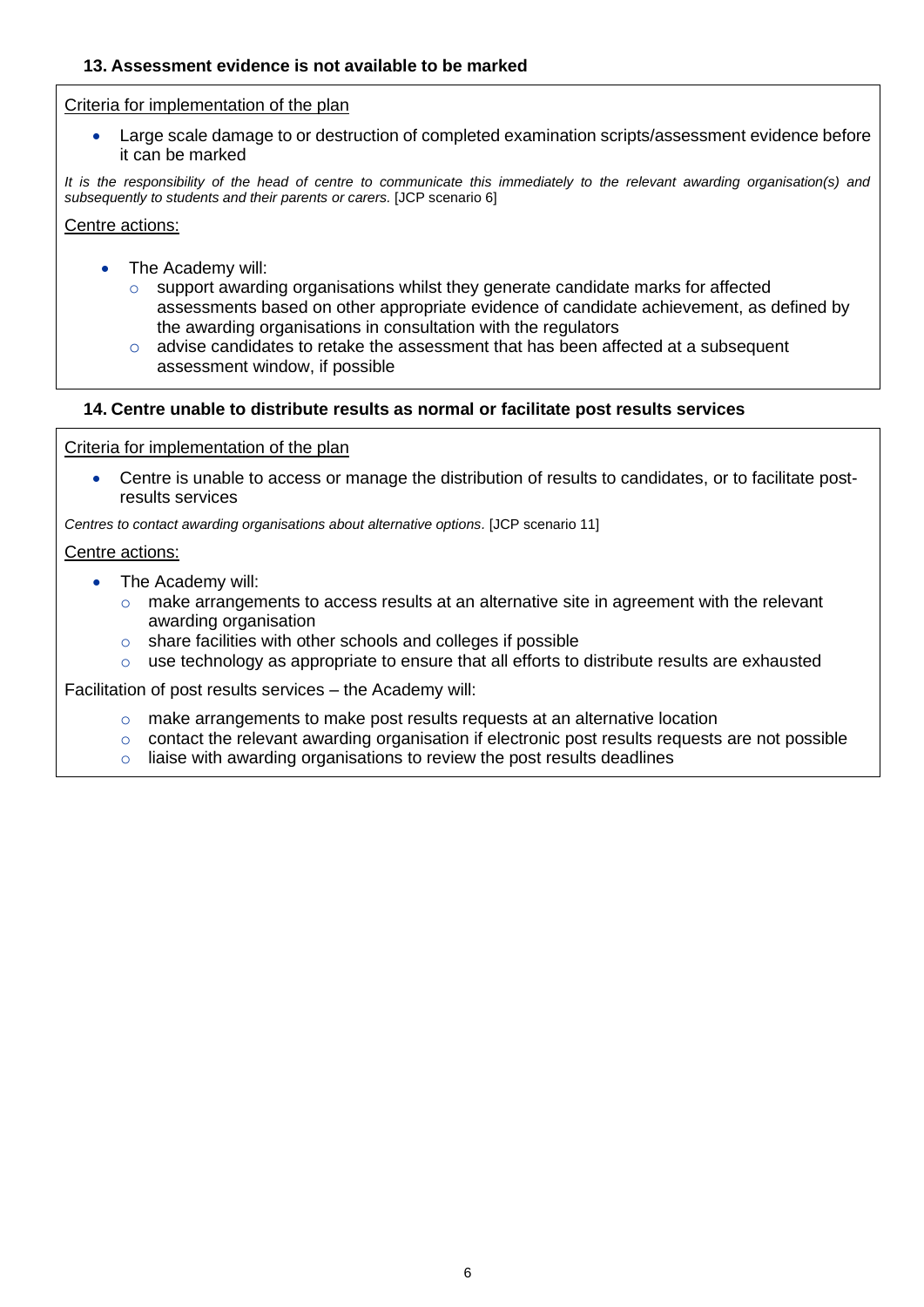# **1. Roles and responsibilities**

# **Head of centre**

Ensures the emergency evacuation policy for exams is fit for purpose and complies with relevant health and safety regulations.

# **Senior leader**

Where responsible for the centre-wide emergency evacuation procedure, ensures all staff and appointed fire marshals are aware of the policy and procedures to be followed when an emergency evacuation of an exam room is required.

# **Special educational needs coordinator (SENCo)**

- Ensures appropriate arrangements are in place for the emergency evacuation of a disabled candidate from an exam room where different procedures or assistance may need to be provided for the candidate.
- Ensures the candidate is informed prior to taking their exams of what will happen in the event of an emergency evacuation.

# **Exams officer**

- Ensures invigilators are trained in emergency evacuation procedures and how an incident and actions taken must be recorded.
- Ensures candidates are briefed (Candidate exam handbook), prior to exams taking place, on what will happen in the event of an emergency in the exam room.
- Provides invigilators with a copy of the emergency evacuation procedures for every exam room.
- Provides a standard invigilator announcement for each exam which includes appropriate information for candidates regarding what will happen if the fire alarm sounds.
- Provides an exam room incident log in each exam room.
- Liaises with the SENCo and other relevant staff prior to each exam where different procedures or assistance may need to be provided for a disabled candidate.
- Briefs invigilators prior to each exam where different procedures or assistance may need to be provided for a disabled candidate.
- Ensures appropriate follow-up is undertaken after an emergency evacuation reporting the incident to the awarding body and the actions taken through the special consideration process.

# **Invigilators**

- By attending training, ensure they understand what to do in the event of an emergency in the exam room.
- Follow the actions required in the emergency evacuation procedure issued to them for every exam room.
- Confirm with the exams officer, where different procedures or assistance may need to be provided for a disabled candidate they are invigilating.

# **Other relevant centre staff**

• Support the senior leader, SENCo, exams officer and invigilators in ensuring the safe emergency evacuation of exam rooms.